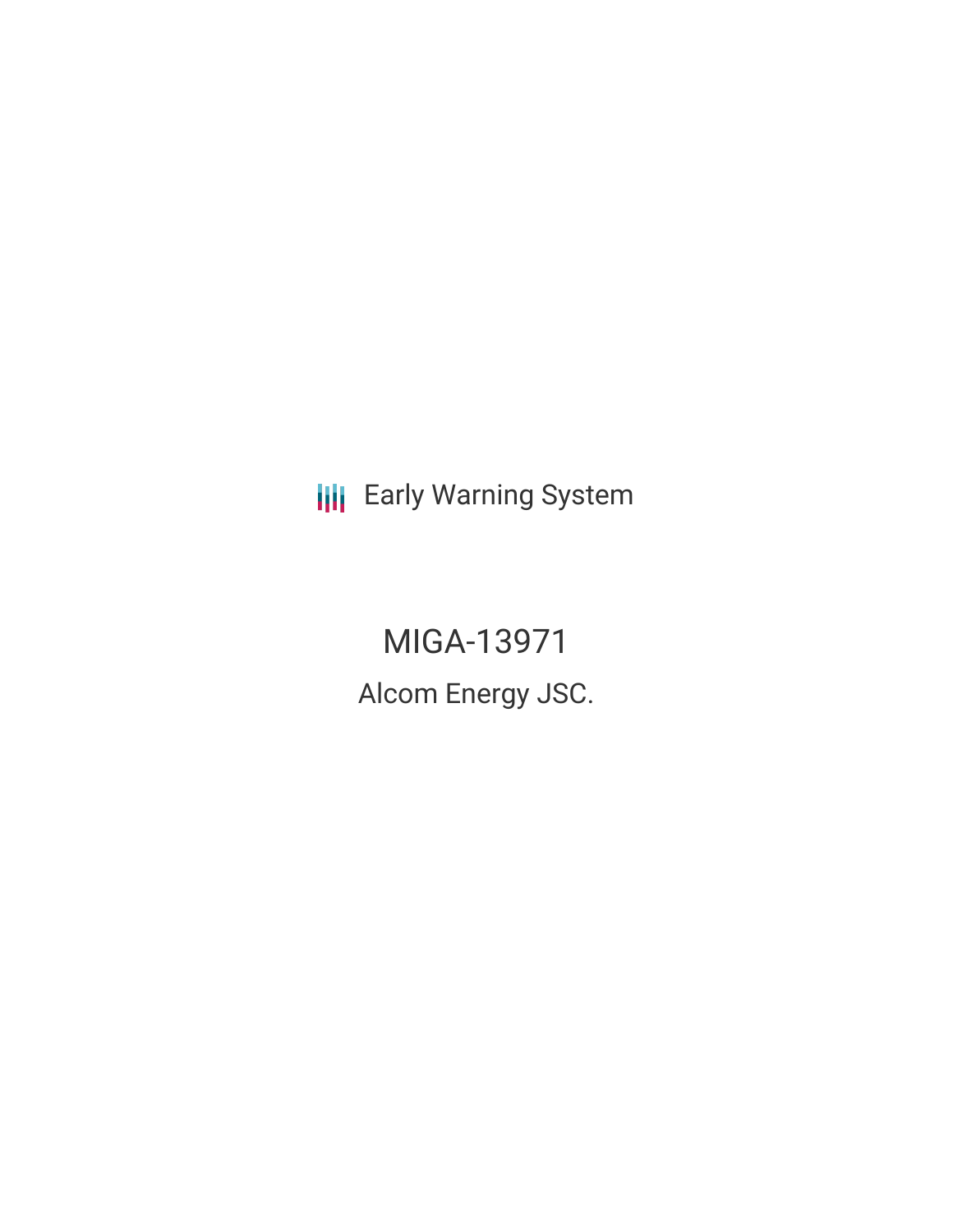

# **Quick Facts**

| <b>Countries</b>               | Egypt                                           |
|--------------------------------|-------------------------------------------------|
| <b>Specific Location</b>       | <b>Aswan Province</b>                           |
| <b>Financial Institutions</b>  | Multilateral Investment Guarantee Agency (MIGA) |
| <b>Status</b>                  | Approved                                        |
| <b>Bank Risk Rating</b>        | B                                               |
| <b>Voting Date</b>             | 2017-09-20                                      |
| <b>Borrower</b>                | <b>ACWA Power</b>                               |
| <b>Sectors</b>                 | Energy                                          |
| Investment Type(s)             | Guarantee                                       |
| <b>Investment Amount (USD)</b> | \$52.16 million                                 |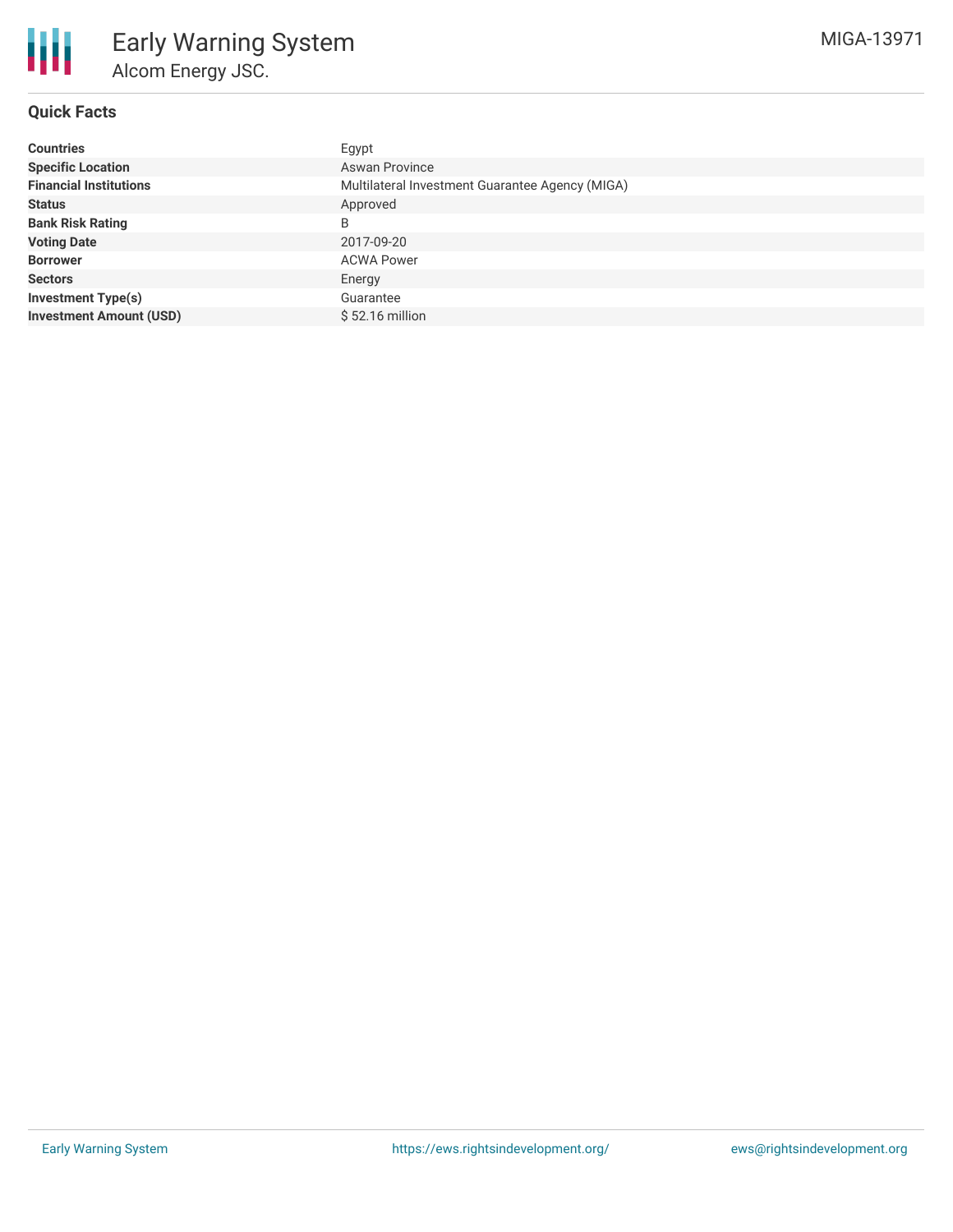

# **Project Description**

According to bank documents, International Company for Water and Power Projects (ACWA Power or developer) is seeking MIGA coverage of the commercial debt tranche for Alcom Energy. Alcom Energy will be responsible for managing construction and operational aspects for the Project. Alcom Energy's project, hereafter referred to as the 'project', comprises a 50 Mega Watts alternative current (MWAC) solar PV plant located in the Benban solar complex in the Aswan Province of Egypt. The project forms part of the Egyptian government feed-in-tariff (FiT) scheme aimed at diversifying and securing Egypt's electricity supply. The European Bank for Reconstruction and Development (EBRD) is also providing long term senior debt financing to the Project.

In addition to the Alcom Energy project, ACWA Power is seeking MIGA coverage of the commercial debt tranche on two other projects within the Benban solar complex: ACWA Benban One for Energy and TK for Solar and Renewable Energy Systems. Individual ESRSs have been prepared for each project.

The project is allocated to plot 3-1 (approximately 97 hectares (Ha)) in the Benban solar complex. The project will have alternating current capacity of 50 MWAC and peak direct current capacity of 70MWDCP, and will be linked to substation 1 (SS1) on the northeastern corner of the Benban complex via an underground 22 kilovolt (kV) transmission line following the internal routes right-of-way (RoW) installed by EETC. SS1 covers an area of 15 km2.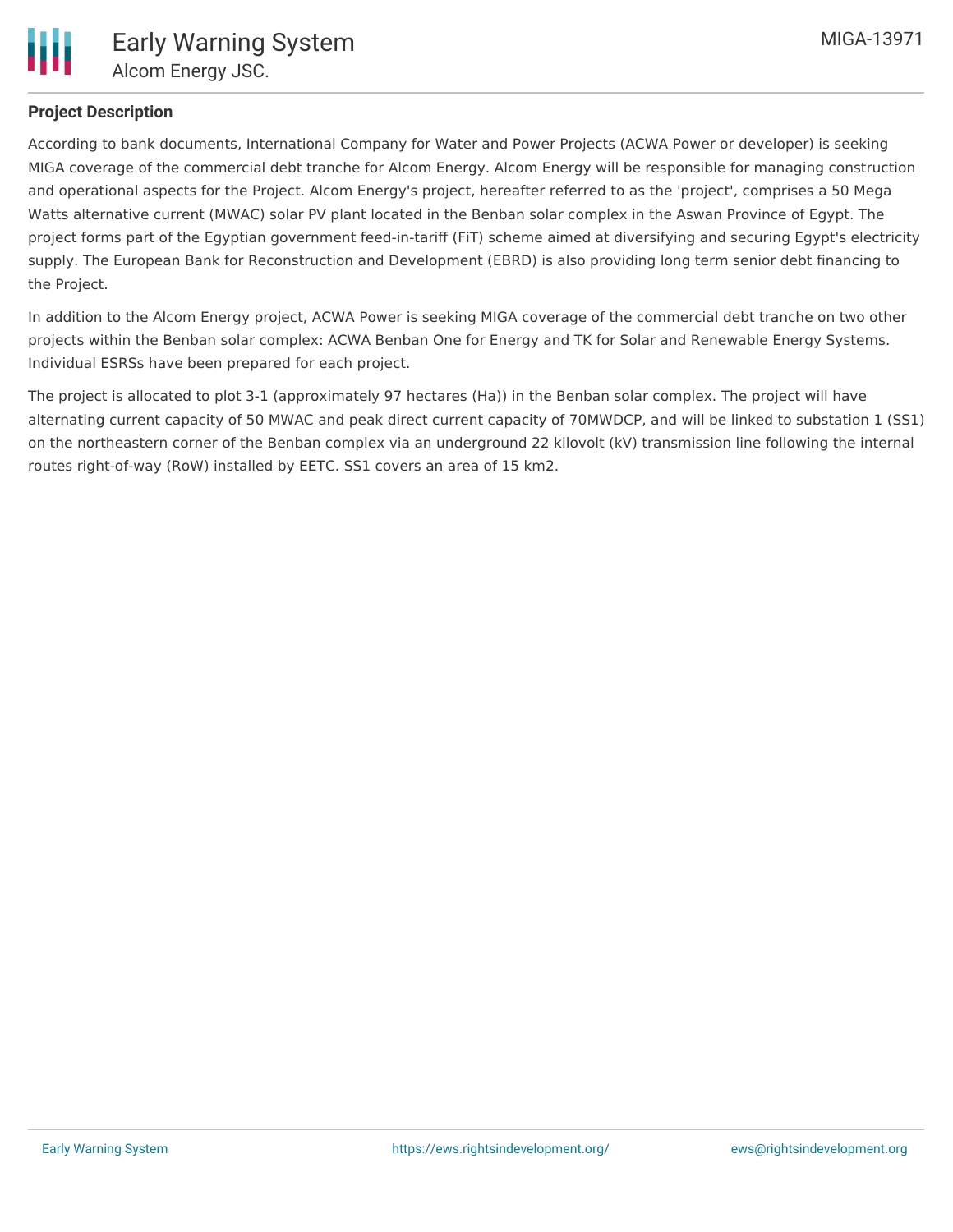

### **Investment Description**

Multilateral Investment Guarantee Agency (MIGA)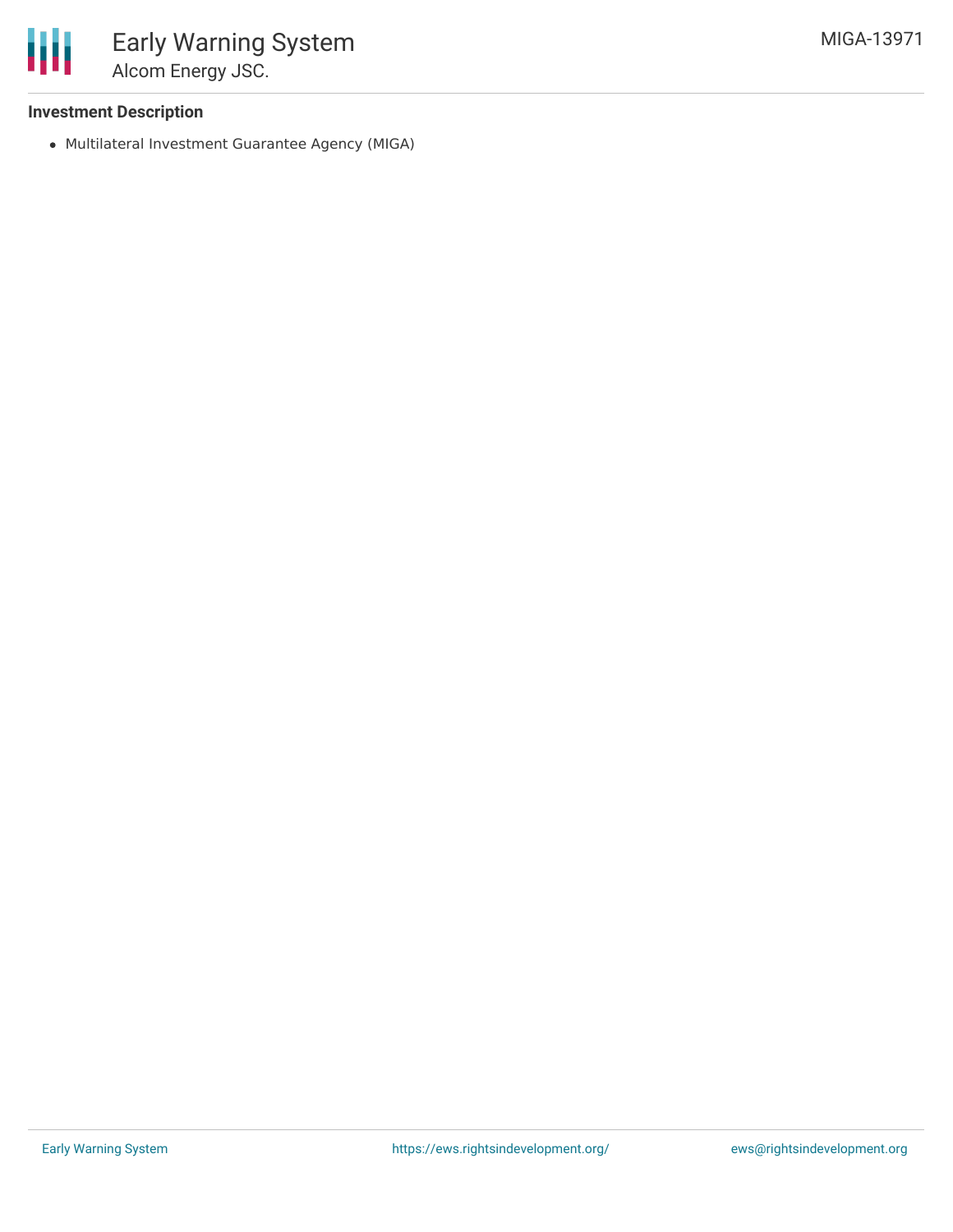

### **Private Actors Description**

Alcom Energy is a Special Purpose Vehicle (SPV) company to be indirectly owned by ACWA Power, Al Tawakol Electrical Co. incorporated in Egypt (Al Tawakol), and Hassan Allam Holding incorporated in Egypt (Hassan Allam)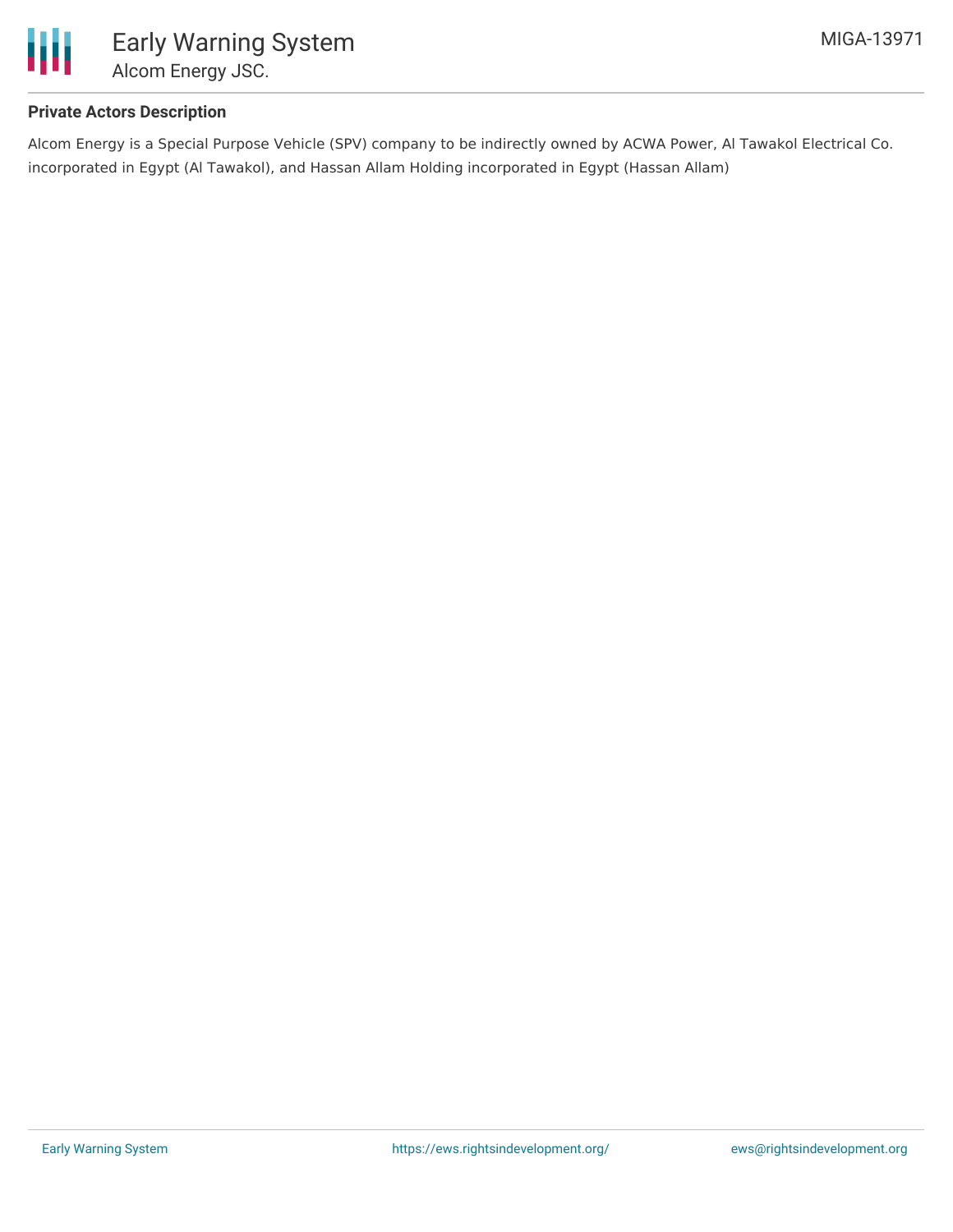

# Early Warning System Alcom Energy JSC.

| <b>Private Actor 1</b>   | <b>Private Actor</b><br>1 Role | <b>Private Actor</b><br>1 Sector | <b>Relation</b>          | <b>Private Actor 2</b>    | <b>Private Actor</b><br>2 Role | <b>Private Actor</b><br>2 Sector |
|--------------------------|--------------------------------|----------------------------------|--------------------------|---------------------------|--------------------------------|----------------------------------|
| $\overline{\phantom{a}}$ | $\overline{\phantom{a}}$       | $\overline{\phantom{a}}$         | $\overline{\phantom{a}}$ | <b>ACWA Power</b>         | Investor                       | $\overline{\phantom{a}}$         |
| $\overline{\phantom{a}}$ | $\overline{\phantom{a}}$       | $\overline{\phantom{0}}$         | $\overline{\phantom{a}}$ | Al Tawakol Electrical Co. | Investor                       | $\overline{\phantom{a}}$         |
| $\overline{\phantom{a}}$ | -                              | $\sim$                           |                          | Hassan Allam Holding Inc. | Investor                       | $\overline{\phantom{a}}$         |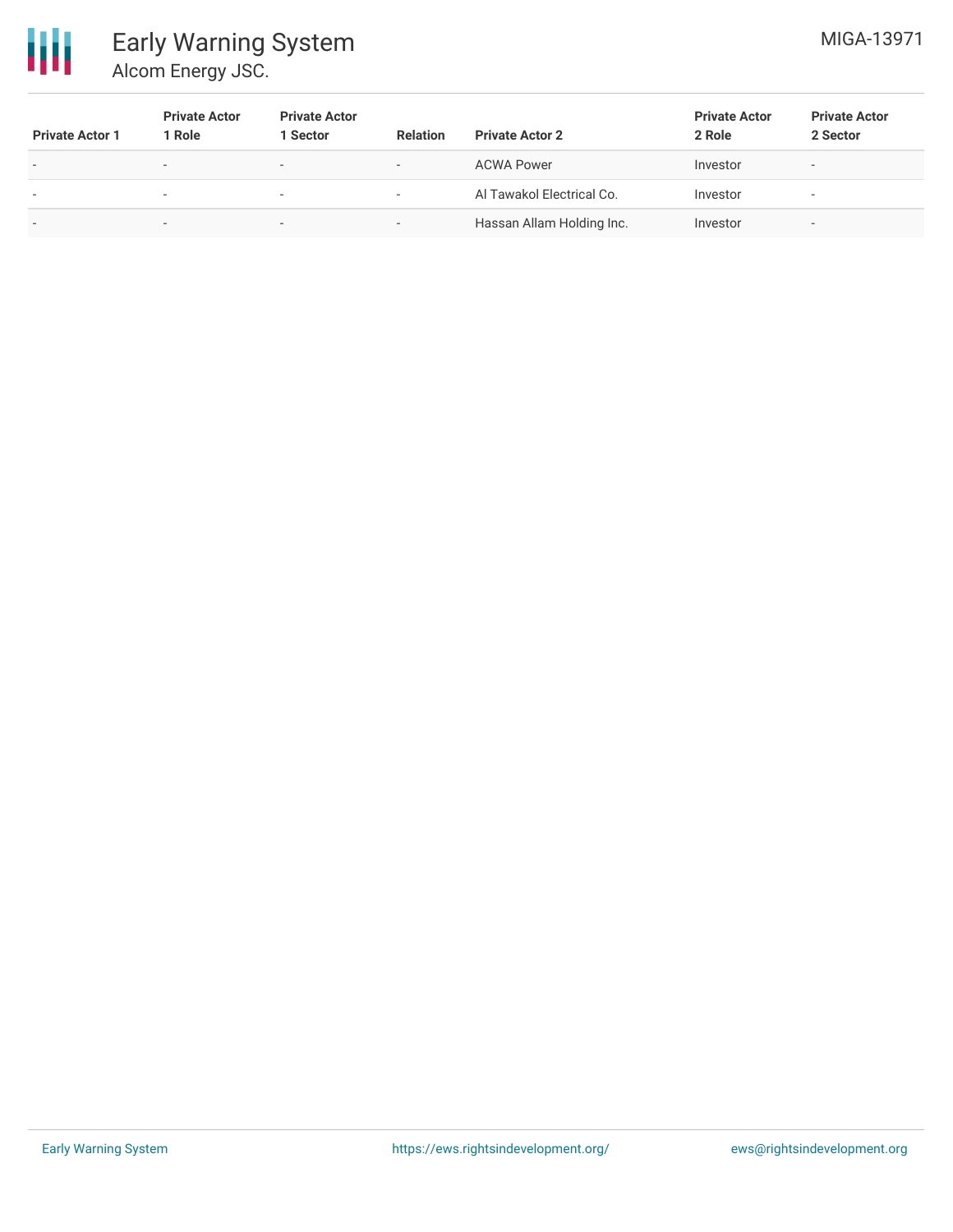

# **Contact Information**

\*Contact information not provided at the time of disclosure\*

#### **ACCOUNTABILITY MECHANISM OF MIGA**

The Compliance Advisor Ombudsman (CAO) is the independent complaint mechanism and fact-finding body for people who believe they are likely to be, or have been, adversely affected by an IFC or MIGA- financed project. If you submit a complaint to the CAO, they may assist you in resolving a dispute with the company and/or investigate to assess whether the IFC is following its own policies and procedures for preventing harm to people or the environment. If you want to submit a complaint electronically, you can email the CAO at CAO@worldbankgroup.org. You can learn more about the CAO and how to file a complaint at http://www.cao-ombudsman.org/